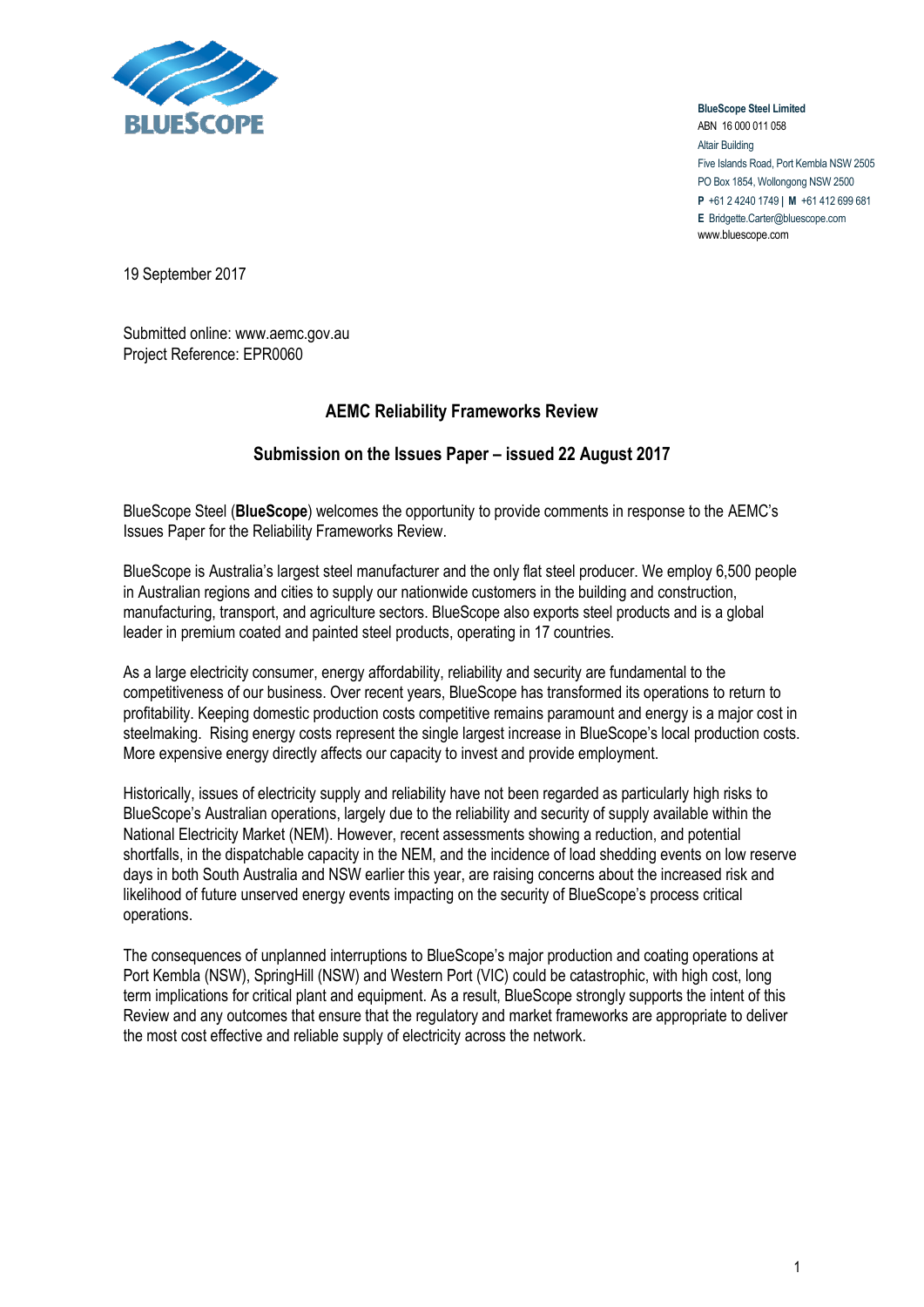## **Response to the questions posed in Issues Paper**

While BlueScope is not in a position to provide detailed commentary on a number of the more technical issues raised in the Issues Paper, it has provided responses as appropriate and where possible**.** 

The Commission will note from these responses that BlueScope is very concerned that a number of factors have converged in recent times to make electricity increasingly unaffordable and potentially unreliable for large, energy-intensive manufacturers. Underpinning these responses therefore is the need to ensure that:

- All outcomes associated with ensuring that reliability is maintained can be demonstrated to be the most cost effective options available, avoiding further pressure on the already unacceptably high price of electricity, and
- In consideration of the cost of unserved energy, the potentially catastrophic impacts of unscheduled interruptions of supply to large scale, continuous industrial processes are recognised and managed within the requisite emergency intervention mechanisms.

| <b>AEMC Reliability Frameworks Review</b>                                                                                                                                                                                                        | <b>BlueScope's Response</b>                                                                                                                                                                                                                                                                                                                                                                         |
|--------------------------------------------------------------------------------------------------------------------------------------------------------------------------------------------------------------------------------------------------|-----------------------------------------------------------------------------------------------------------------------------------------------------------------------------------------------------------------------------------------------------------------------------------------------------------------------------------------------------------------------------------------------------|
| Questions extracted from the AEMC                                                                                                                                                                                                                |                                                                                                                                                                                                                                                                                                                                                                                                     |
| <b>Reliability Frameworks Review Issues</b>                                                                                                                                                                                                      |                                                                                                                                                                                                                                                                                                                                                                                                     |
| Paper dated 22/8/2017.                                                                                                                                                                                                                           |                                                                                                                                                                                                                                                                                                                                                                                                     |
| <b>Question 1 Assessment Principles</b><br>Do stakeholders agree with the<br>(a)<br>Commission's proposed assessment<br>principles?<br>Are there any other relevant principles<br>(b)<br>that should be included in the<br>assessment framework? | (a) BlueScope agrees with the proposed assessment principles, and,<br>(b) Doesn't believe additional principles are required, however notes that<br>implicit in a reliance on market based mechanisms to deliver an<br>appropriate balance between the cost of reliability and the cost of unserved<br>energy, is that the market is functioning both efficiently and competitively in<br>practice. |
| <b>Question 2 Assessment Approach</b>                                                                                                                                                                                                            | BlueScope believes the assessment approach is appropriate.                                                                                                                                                                                                                                                                                                                                          |
| Are there any comments, or suggestions, on                                                                                                                                                                                                       |                                                                                                                                                                                                                                                                                                                                                                                                     |
| the Commission's proposed assessment                                                                                                                                                                                                             |                                                                                                                                                                                                                                                                                                                                                                                                     |
| approach?                                                                                                                                                                                                                                        |                                                                                                                                                                                                                                                                                                                                                                                                     |
| <b>Question 3 Forecasting</b>                                                                                                                                                                                                                    | (a) In general, the principle of minimising variances through improved                                                                                                                                                                                                                                                                                                                              |
| (a) What are stakeholder's views on the                                                                                                                                                                                                          | forecasting techniques should be adopted.                                                                                                                                                                                                                                                                                                                                                           |
| variances occurring in forecasting? Could                                                                                                                                                                                                        | (b) Examples such as observed discrepancies between the short and long                                                                                                                                                                                                                                                                                                                              |
| these variances be minimised through more                                                                                                                                                                                                        | term pre-dispatch forecasts, and the constant variance between them,                                                                                                                                                                                                                                                                                                                                |
| sophisticated forecasting techniques?                                                                                                                                                                                                            | suggest that actions such as more frequent updating of data sets, or                                                                                                                                                                                                                                                                                                                                |
| (b) Are forecasting errors impacting on NEM<br>reliability?                                                                                                                                                                                      | reviews of actual versus forecast outcomes, could lead to more reliable<br>data and forecasting.                                                                                                                                                                                                                                                                                                    |
| <b>Question 4 Options to accommodate</b>                                                                                                                                                                                                         | (a) BlueScope supports Finkel's proposed approach to use regional                                                                                                                                                                                                                                                                                                                                   |
| intermittent generation                                                                                                                                                                                                                          | reliability assessments to determine the minimum dispatchable capacity                                                                                                                                                                                                                                                                                                                              |
| (a) Do stakeholders consider that facilitating                                                                                                                                                                                                   | required for each region. By identifying where additional dispatchable                                                                                                                                                                                                                                                                                                                              |
| additional dispatchable generation, or                                                                                                                                                                                                           | generation should be paired with new VRE to maintain reliability, rather                                                                                                                                                                                                                                                                                                                            |
| facilitation of more flexible energy sources, or                                                                                                                                                                                                 | applying the requirement for all new investments, costs will be minimised.                                                                                                                                                                                                                                                                                                                          |
| a combination of both, can more easily                                                                                                                                                                                                           | The approach should also facilitate the diversity in location and technology                                                                                                                                                                                                                                                                                                                        |
| achieve the aims of better incorporating                                                                                                                                                                                                         | sought, as it would incentivise new investment away from areas where                                                                                                                                                                                                                                                                                                                                |
| intermittent generation in the NEM?                                                                                                                                                                                                              | there are concentrations of existing VRE and minimum levels of                                                                                                                                                                                                                                                                                                                                      |
|                                                                                                                                                                                                                                                  | dispatchable generation.                                                                                                                                                                                                                                                                                                                                                                            |
| (b) What outcomes do stakeholders consider                                                                                                                                                                                                       | (b) BlueScope acknowledges that there needs to be careful and balanced                                                                                                                                                                                                                                                                                                                              |
| are necessary in order to better incorporate                                                                                                                                                                                                     | consideration of the additional costs associated with paired firming on new                                                                                                                                                                                                                                                                                                                         |
| intermittent generation sources into the NEM,                                                                                                                                                                                                    | VRE and the need for sufficient dispatchable supply to meet the reliability                                                                                                                                                                                                                                                                                                                         |
| from a reliability point of view?                                                                                                                                                                                                                | standards.                                                                                                                                                                                                                                                                                                                                                                                          |
|                                                                                                                                                                                                                                                  | This requires confidence that any adopted approach, including Finkel's                                                                                                                                                                                                                                                                                                                              |
|                                                                                                                                                                                                                                                  | recommendation to use the regional reliability assessments, can accurately                                                                                                                                                                                                                                                                                                                          |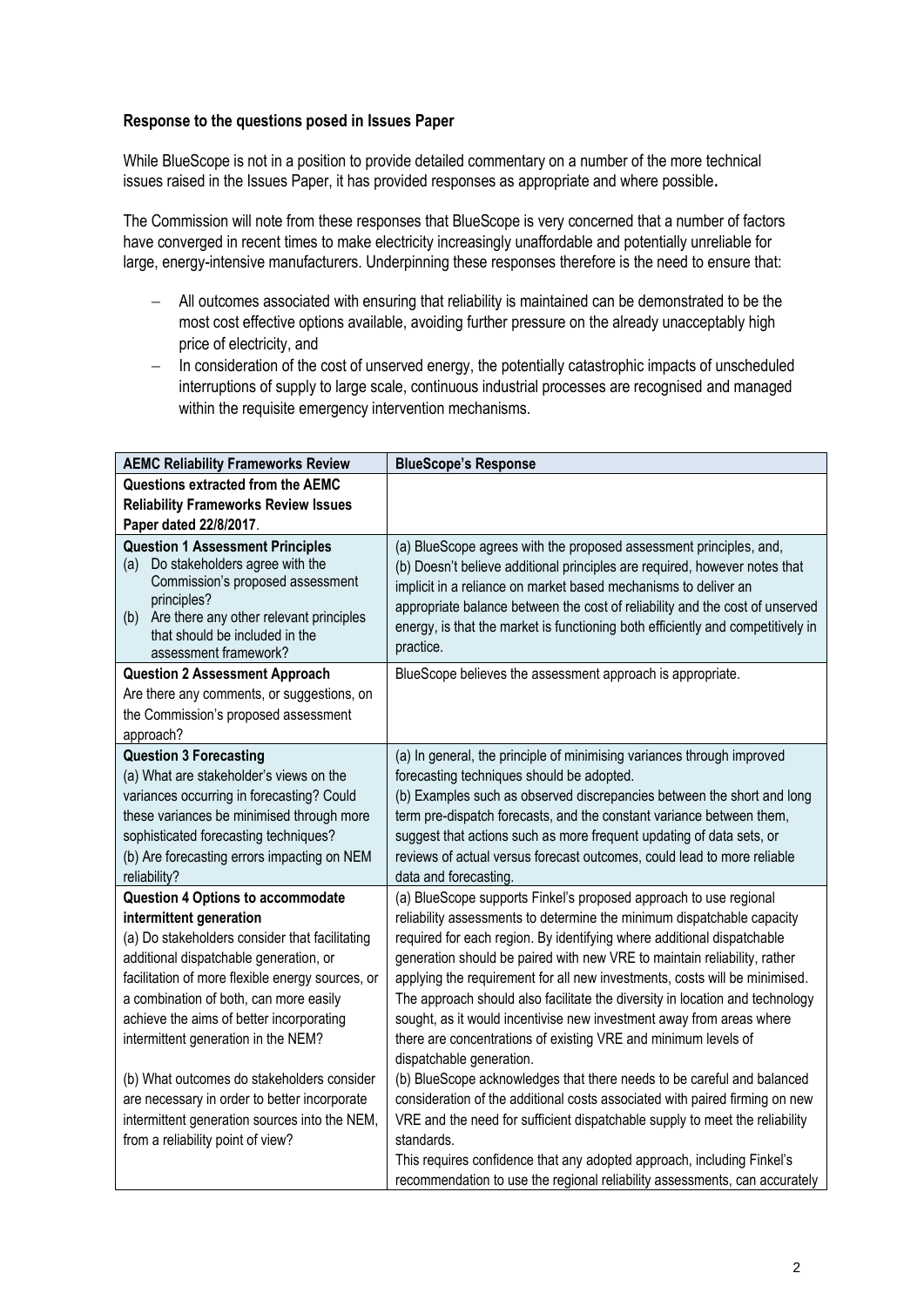| (c) What factors should be taken into account<br>when considering a Generator Reliability<br>Obligation (GRO)?<br><b>Question 5 Credible Contingencies</b><br>(a) Do stakeholders have an views on<br>whether the existing credible contingency<br>definitions may, or may not, be appropriate<br>given the changing generation mix?<br>(b) What are the differences in the impact of<br>the changes in the generation mix on these                                                                                                                                                       | determine the minimum levels of dispatchable generation required to<br>maintain reliability.<br>(c) BlueScope recognises that the implementation of a GRO is a complex<br>and technical issue largely outside of its direct expertise, however in<br>addition to the factors listed from the Finkel Review (refer Box 5.1 of Issues<br>Paper), consideration should also be given to the amount of existing<br>demand response resources available to any region.<br>BlueScope views the definitions of credible contingencies as largely<br>technical in nature, and has no comment on their appropriateness under<br>the changing generation mix.                                                                                                                                                                                                                                                                                                                                           |
|-------------------------------------------------------------------------------------------------------------------------------------------------------------------------------------------------------------------------------------------------------------------------------------------------------------------------------------------------------------------------------------------------------------------------------------------------------------------------------------------------------------------------------------------------------------------------------------------|-----------------------------------------------------------------------------------------------------------------------------------------------------------------------------------------------------------------------------------------------------------------------------------------------------------------------------------------------------------------------------------------------------------------------------------------------------------------------------------------------------------------------------------------------------------------------------------------------------------------------------------------------------------------------------------------------------------------------------------------------------------------------------------------------------------------------------------------------------------------------------------------------------------------------------------------------------------------------------------------------|
| definition? Do these differ depending on<br>whether they are thought of as relating to<br>'reliability' or 'security'?<br>(c) In reviewing the appropriateness of these<br>definitions, are there any particular principles<br>or considerations that the AEMC should take<br>into account?                                                                                                                                                                                                                                                                                               |                                                                                                                                                                                                                                                                                                                                                                                                                                                                                                                                                                                                                                                                                                                                                                                                                                                                                                                                                                                               |
| <b>Question 6 Interconnector</b><br>(a) What role can interconnectors play in<br>relation to reliability?<br>(b)What factors should the Commission<br>consider in this regard                                                                                                                                                                                                                                                                                                                                                                                                             | (a) BlueScope recognises the benefits of interconnectors in providing<br>flexibility to utilise dispatchable capacity across NEM regions. (b) If<br>investment in interconnectors is shown to be a lower cost option than<br>investing in additional dispatchable generation capacity in a particular<br>region, with a similar benefit in terms of reliability and security of supply,<br>then it should be encouraged. Increased system flexibility seems a key<br>requirement of the future system.                                                                                                                                                                                                                                                                                                                                                                                                                                                                                        |
| <b>Question 7 Contract Market</b><br>Comment on 'day ahead' markets                                                                                                                                                                                                                                                                                                                                                                                                                                                                                                                       | While the Issues Paper flags consideration of Finkel's recommendation<br>with regard to the suitability of a 'day ahead' market to assist in maintaining<br>system reliability (Finkel 3.4), there is little discussion and no structured<br>questions directly relating to this initiative in this section of the Issues<br>Paper. It seems that given its potential to contribute to enhancing short<br>term reliability through greater forward transparency of supply conditions<br>and facilitating market competition, this is an area that could have been<br>included and considered in greater detail within the Issues Paper.<br>BlueScope supports Finkel's recommendation to assess its suitability, and<br>to draw on international experience in assessing its potential benefit within<br>the NEM.                                                                                                                                                                             |
| (a). Is generation and load becoming more<br>capable of varying production and output in<br>shorter timeframes, and if so, what will be the<br>role of contracts? If generation and load<br>could respond instantaneously to spot<br>market signals, how would this change the<br>market?<br>(b). The proportion of intermittent generation<br>in the market is increasing. Caps and swaps<br>have traditionally been sold by dispatchable<br>generators which can turn on or off at will to<br>'back' their contractual obligations. How will<br>the volume and type of contracts traded | (a) As the capability of markets develop to be able to respond to shorter<br>timeframes, it seems likely that there will be an increase in market<br>efficiency, reducing prices and volatility, and as a consequence result in<br>fewer contracts being required as risks reduce.<br>(b) New markets are likely to develop to efficiently manage demand side<br>response and firming requirements, potentially increasing the number and<br>types of contracts available. Retailers and other market participants which<br>have bought PPAs for VRE projects are likely to seek to contracts for<br>firming to manage their exposure or organise this within their own portfolio.<br>(c) In the current market, large customers are limited in their influence on<br>the contract market due to their reliance on retailers and the absence of a<br>demand side response mechanism. The importance of demand side<br>firming should not be underestimated, and is potentially one of the key |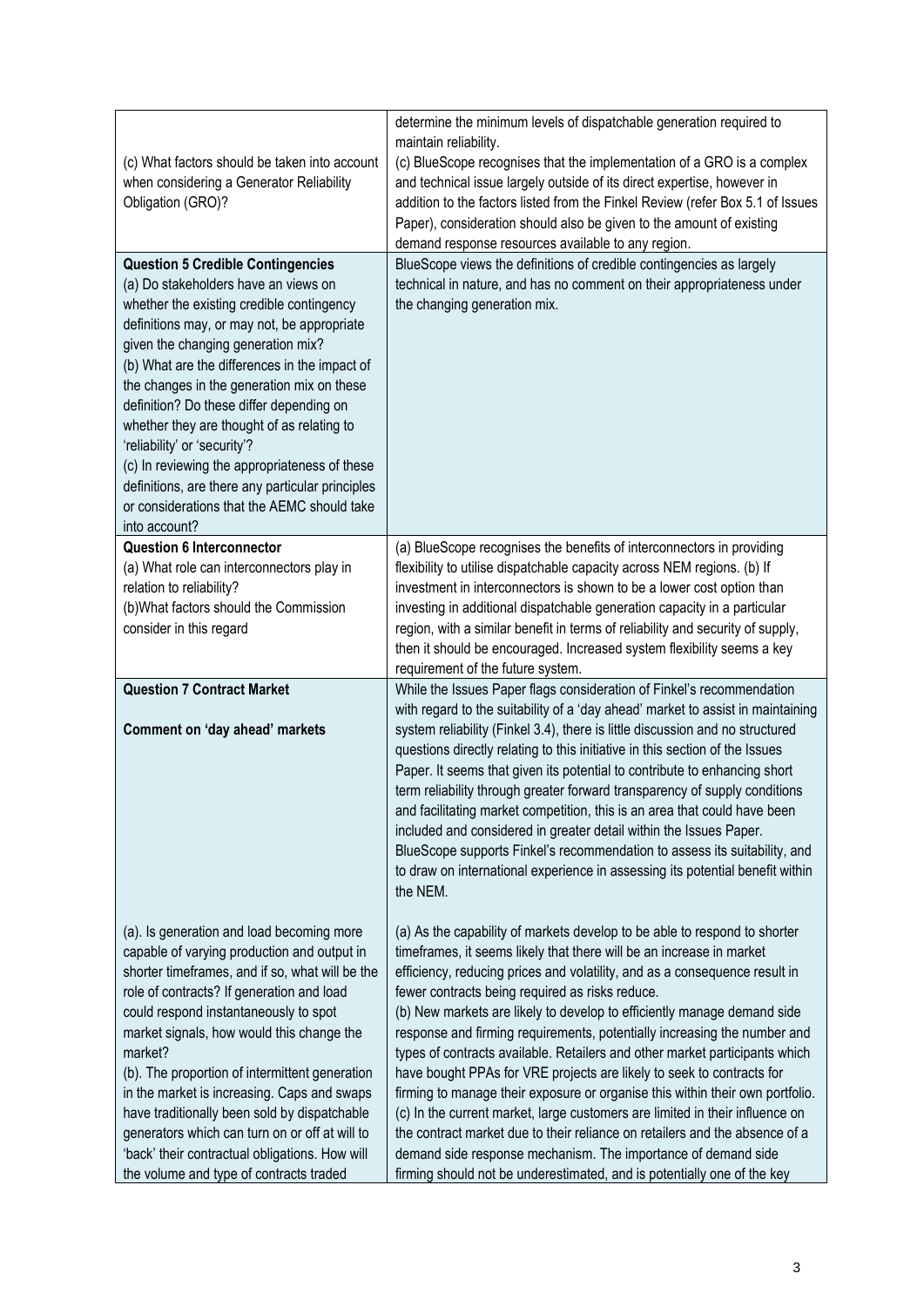| change as the generation mix evolves? Will<br>this have implications for reliability?<br>(c). How significant is the demand side in<br>driving behaviour in the contract market?<br>(d). Over time, spot prices may become<br>increasingly decoupled from domestic<br>demand (as discussed in Box 6.3). More and<br>more, spot prices may come down to be<br>driven by relatively unpredictable natural<br>forces (like wind and sunshine), as well as by<br>movements in international markets (like<br>demand for gas). How will this affect the role<br>of prices in supporting reliability through<br>domestic investment and operation?   | sources of firming up supply in future market operations. The need to<br>develop market frameworks that support the availability of demand side<br>response at all times should be considered. While the RERT provides<br>contracts to manage short term, identified shortages, an operating demand<br>side market should provide continuous opportunities for consumers to sell<br>capacity into the system.<br>A well-functioning demand side market can significantly reduce volatility in<br>the market and limit generator market power in the spot market which will<br>then reduce prices in the forward market.<br>(d) To manage this, demand should be increasingly incentivised to turn on<br>when supply is most plentiful and prices are lowest where possible,<br>including but not limited to, hot water heating, pool pumps and EV<br>charging. Network and retail tariffs that specifically encourage and reward<br>reduction of demand at critical demand peaks should be promoted. |
|------------------------------------------------------------------------------------------------------------------------------------------------------------------------------------------------------------------------------------------------------------------------------------------------------------------------------------------------------------------------------------------------------------------------------------------------------------------------------------------------------------------------------------------------------------------------------------------------------------------------------------------------|------------------------------------------------------------------------------------------------------------------------------------------------------------------------------------------------------------------------------------------------------------------------------------------------------------------------------------------------------------------------------------------------------------------------------------------------------------------------------------------------------------------------------------------------------------------------------------------------------------------------------------------------------------------------------------------------------------------------------------------------------------------------------------------------------------------------------------------------------------------------------------------------------------------------------------------------------------------------------------------------------|
| <b>Question 8 External factors</b><br>What external factors (ie not the contract, or<br>spot price) are influencing investment,<br>retirement and operational decisions in the<br>NEM?                                                                                                                                                                                                                                                                                                                                                                                                                                                         | BlueScope recognises that the ongoing uncertainty in climate and energy<br>policy may influence many of the investment, retirement and operational<br>decisions facing market participants.<br>A clear, integrated national approach within this policy framework is<br>preferred, which improves reliability and affordability of electricity, while<br>also reducing emissions from electricity generation.<br>Market failures in the gas market, resulting in unsustainably high pricing<br>and reduced availability of gas in the domestic market, are also having a<br>significant effect on investment and operational decisions in the NEM, as<br>well as electricity prices and reliability.                                                                                                                                                                                                                                                                                                 |
| Question 9 Efficacy and efficiency of<br>information provision<br>(a) What is the potential for the reports<br>(Energy Adequacy Assessment Projection,<br>Electricity Statement of Opportunities and<br>PASA) to be streamlined or made more<br>efficient given existing interactions<br>(b). Is the information provided by the reports<br>adequate given that it as the purpose of<br>information provision to the market for<br>reliability and investment purposes?<br>(c). In particular, is the information around<br>planned generation maintenance and<br>outages adequate?<br>(d). What other information do stakeholders<br>rely on? | (a) to (c) In principle there are benefits in streamlining any reporting<br>processes, however, as a general concern, BlueScope would ideally like to<br>see greater granularity and detail in the information publicly available.<br>Examples of where greater granularity would have assisted analysis<br>include (i) the latest ESOO which appears to have excluded a number of<br>generation projects that are currently under contruction so opening up the<br>basis for selection, ie in terms of certainty/likelihood may have improved<br>analysis; (ii) while there is a number of reports in the market about coal<br>stocks driving prices in NSW, there is little factual data to assist market<br>participants. Improved granularity and timeliness of fuel supply and<br>security issues would improve analysis by participants.<br>(d) Operational cost data; energy storage costs; public announcements on<br>investment decisions                                                   |
| <b>Question 10 Role of Interventions</b><br>10 (a). What is the role of intervention<br>mechanisms in the reliability frameworks?<br>Does this role change in times of<br>uncertainty?<br>(b). To what extent do stakeholders consider<br>that intervention mechanisms inhibit market<br>based responses, and create distortions<br>within the framework?<br>(c). To what extent are interventions                                                                                                                                                                                                                                             | (a) Currently the role of market interventions in the reliability framework is<br>to address issues associated with inadequate supply that have been<br>created, or not addressed, by the market.<br>(b) As an emergency or contingency response, there is little distortion or<br>impact on the operation of the market.<br>(c) The continuous nature of many of BlueScope's major processing<br>operations means that they are extremely sensitive to interruption. While<br>there may be opportunity for scheduled and voluntary load shedding of                                                                                                                                                                                                                                                                                                                                                                                                                                                 |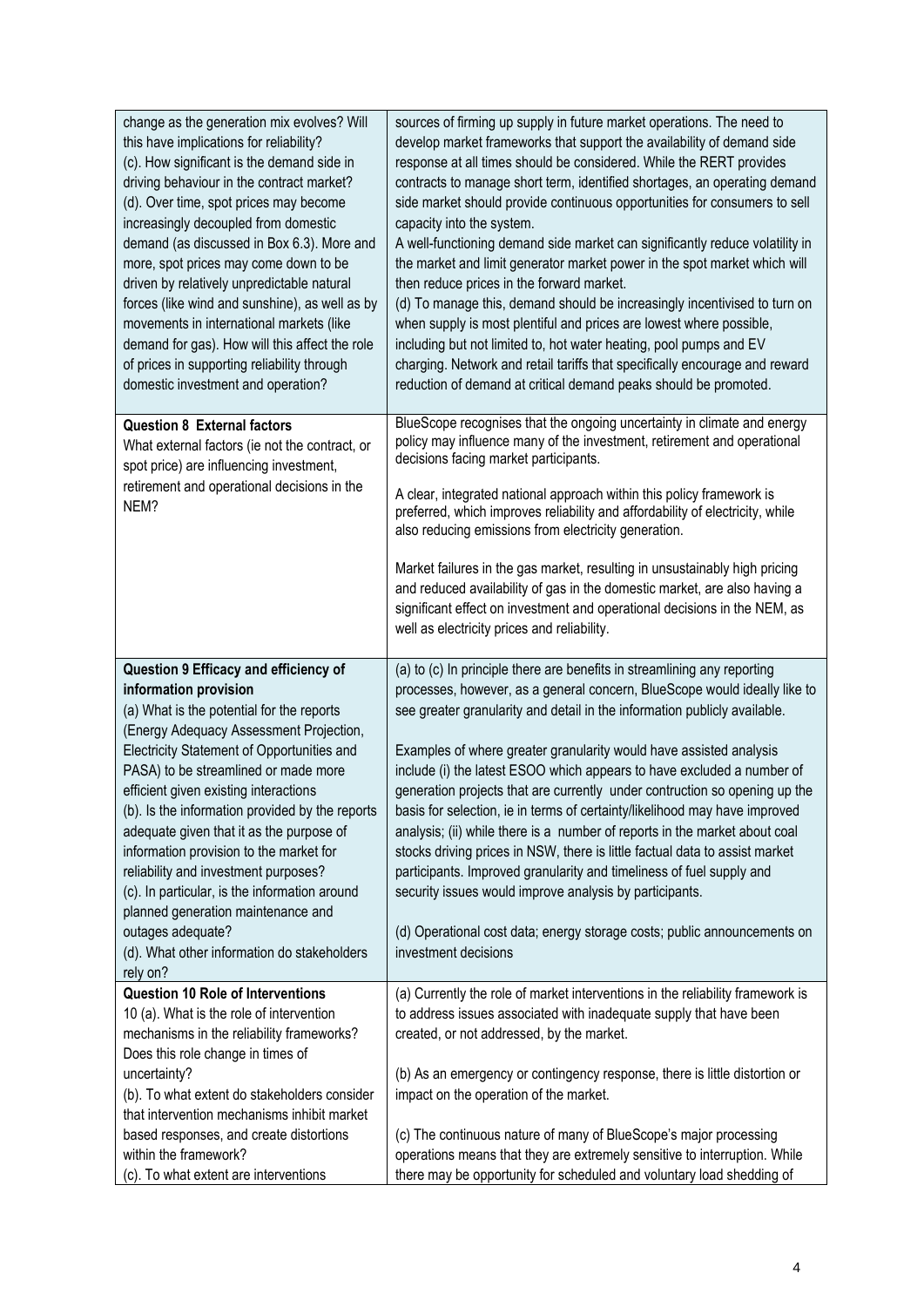| preferable to load shedding?                                                                                                                                                                                                                                                                                                                                          | some processes, the enactment of involuntary load shedding directions,<br>would have significant implications for large scale metallurgical processes<br>such as iron- and steel-making, and metal coating operations. The impact<br>on these processes, and the allied processes of critical suppliers<br>(cryogenics) could be severe, with high cost, long term implications for<br>citical plant and equipment, and extended production outages that would<br>far outweigh any short term costs associated with additional generation or<br>RERT demand side payments within the market.<br>To this end, BlueScope supports the efficient operation of the RERT and<br>voluntary demand side mechanisms, and supply side directions, to ensure<br>that unplanned and involuntary interventions are avoided.<br>The ARENA/AEMO demand response work is an important step in<br>developing an appropriate mechanism to ensure future network reliability. |
|-----------------------------------------------------------------------------------------------------------------------------------------------------------------------------------------------------------------------------------------------------------------------------------------------------------------------------------------------------------------------|-------------------------------------------------------------------------------------------------------------------------------------------------------------------------------------------------------------------------------------------------------------------------------------------------------------------------------------------------------------------------------------------------------------------------------------------------------------------------------------------------------------------------------------------------------------------------------------------------------------------------------------------------------------------------------------------------------------------------------------------------------------------------------------------------------------------------------------------------------------------------------------------------------------------------------------------------------------|
| <b>Question 11 Triggers for Intervention</b><br>Do stakeholders consider that there is<br>sufficient transparency about the existing<br>triggers for intervention?                                                                                                                                                                                                    | BlueScope doesn't have to deal directly with these triggers.                                                                                                                                                                                                                                                                                                                                                                                                                                                                                                                                                                                                                                                                                                                                                                                                                                                                                                |
| Question 12 Efficiency of the RERT<br>Do stakeholders consider that the RERT is<br>still a relevant mechanism to ensure a<br>reliable supply of energy in the NEM?                                                                                                                                                                                                    | As described, BlueScope considers the RERT an appropriate mechanism<br>in the current market, and suggests that it should prioritised based on cost<br>and effectiveness.<br>Similarly, BlueScope recognises the need, as outlined in the Issues Paper<br>and the Finkel review for an assessment of the options and operation of a<br>strategic reserve to act as either a safety net in exceptional circumstances,<br>and as an enhancement or replacement to the RERT mechanism.                                                                                                                                                                                                                                                                                                                                                                                                                                                                         |
| Question 13 RERT procurement trigger<br>(a). To what extent do stakeholders consider<br>that the fact that AEMO can only trigger a<br>RERT for anticipated shortfalls is still<br>appropriate?<br>(b). Is the procurement trigger still<br>appropriate in a world where shortfalls are<br>less predictable, and there is increased<br>demand side participation?      | (a) BlueScope believes that the fact that AEMO can only trigger a RERT<br>for anticipated shortfalls is still appropriate.<br>(b) Until demand side markets are better developed the procurement<br>triggers remain appropriate. The concerns expressed in the Issues Paper<br>that suggest that if long term ARENA/AEMO contracts become more<br>common, it could impact on the operation of retailers in this area are<br>unfounded. Demand response should be an option owned and controlled<br>by the consumer, who ultimately bears the risks of any commitment.<br>Where retailers suggest that are being undercut, this could indicate that<br>they are not providing fair value to the customer or are creating an<br>inefficiency in the process that should be removed. In addition, retailers<br>that own generation have a split incentive that may inhibit efficient<br>functioning of the demand response market.                             |
| <b>Question 14 RERT Lead Time</b><br>(a). To what extent do stakeholders consider<br>that the lead times for the RERT constrain<br>the ability of market-based reserve contracts<br>being realised?<br>(b). What are stakeholder's views on the<br>need for the long-notice RERT?<br>(c). Does the long notice RERT have the<br>potential to limit a market response? | (a) to (c) As per the responses to question 13, the development of demand<br>side markets is an important aspect of future reliability frameworks. In the<br>interim, the availability of long notice RERTs or strategic reserves, to be<br>scaled and available for emergency use, is appropriate and shouldn't<br>impact on demand side responses during normal market operation.                                                                                                                                                                                                                                                                                                                                                                                                                                                                                                                                                                         |